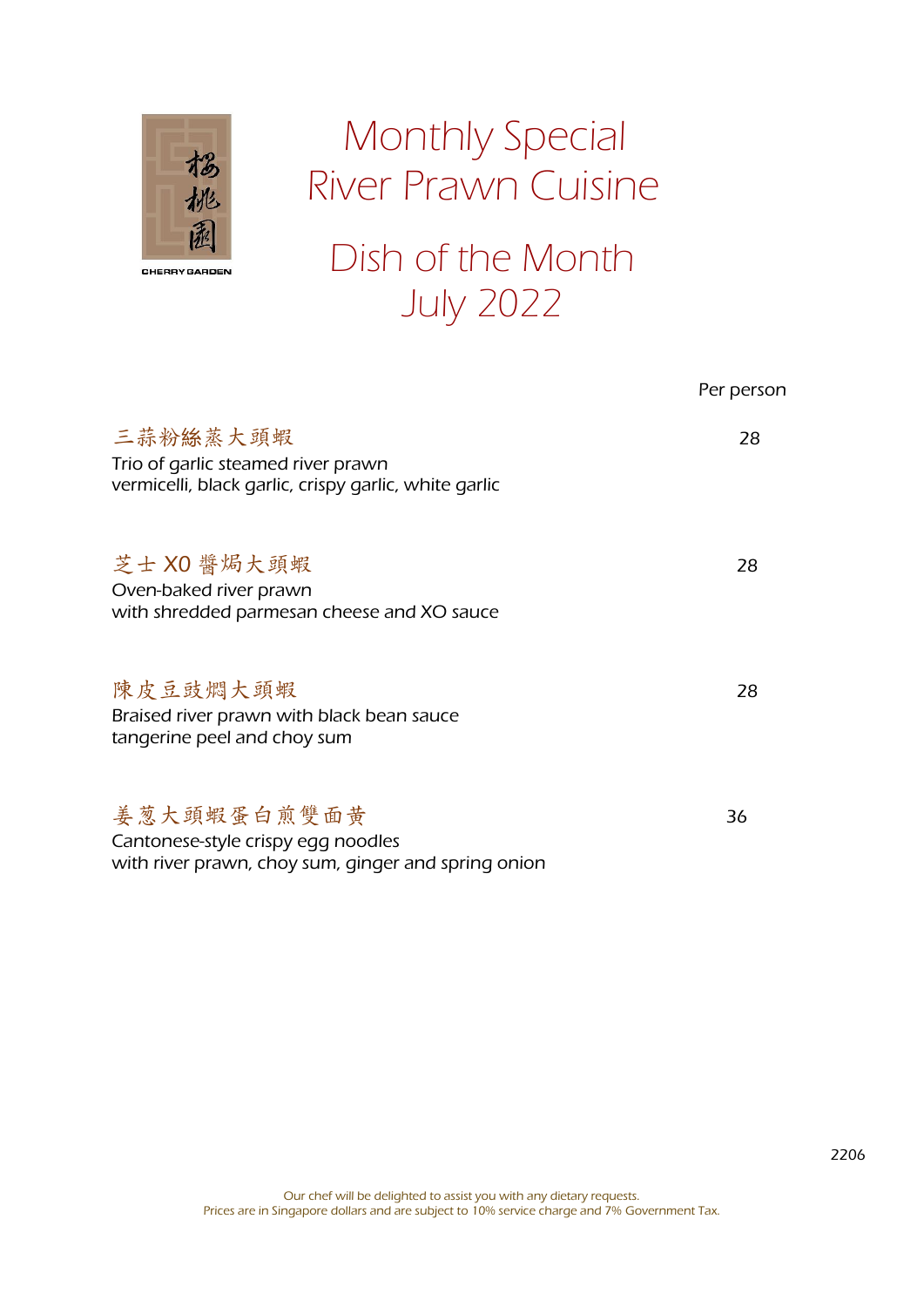

# Monthly Special River Prawn Cuisine

### Lunch Set Menu

櫻桃點心三品

黑金蒜蝦餃, 鮑魚乾蒸燒賣, 金湯小籠包

Cherry Garden's dim sum trilogy Prawn dumpling with black garlic Pork siew mai with baby abalone Pork xiao long bao

#### 宫廷酸辣汤

Imperial hot and sour seafood soup

#### 川式煎黑椒牛柳粒

Pan-fried beef cubes with sliced garlic and leek in Sze Chuan sauce

### 姜葱大頭蝦蛋白煎雙面黄

Cantonese-style crispy egg noodles with river prawn, choy sum, ginger and spring onion

### 芋香西米露伴香草雪糕

Taro with coconut milk, sago and vanilla ice cream

68 per guest for minimum of 2 guests